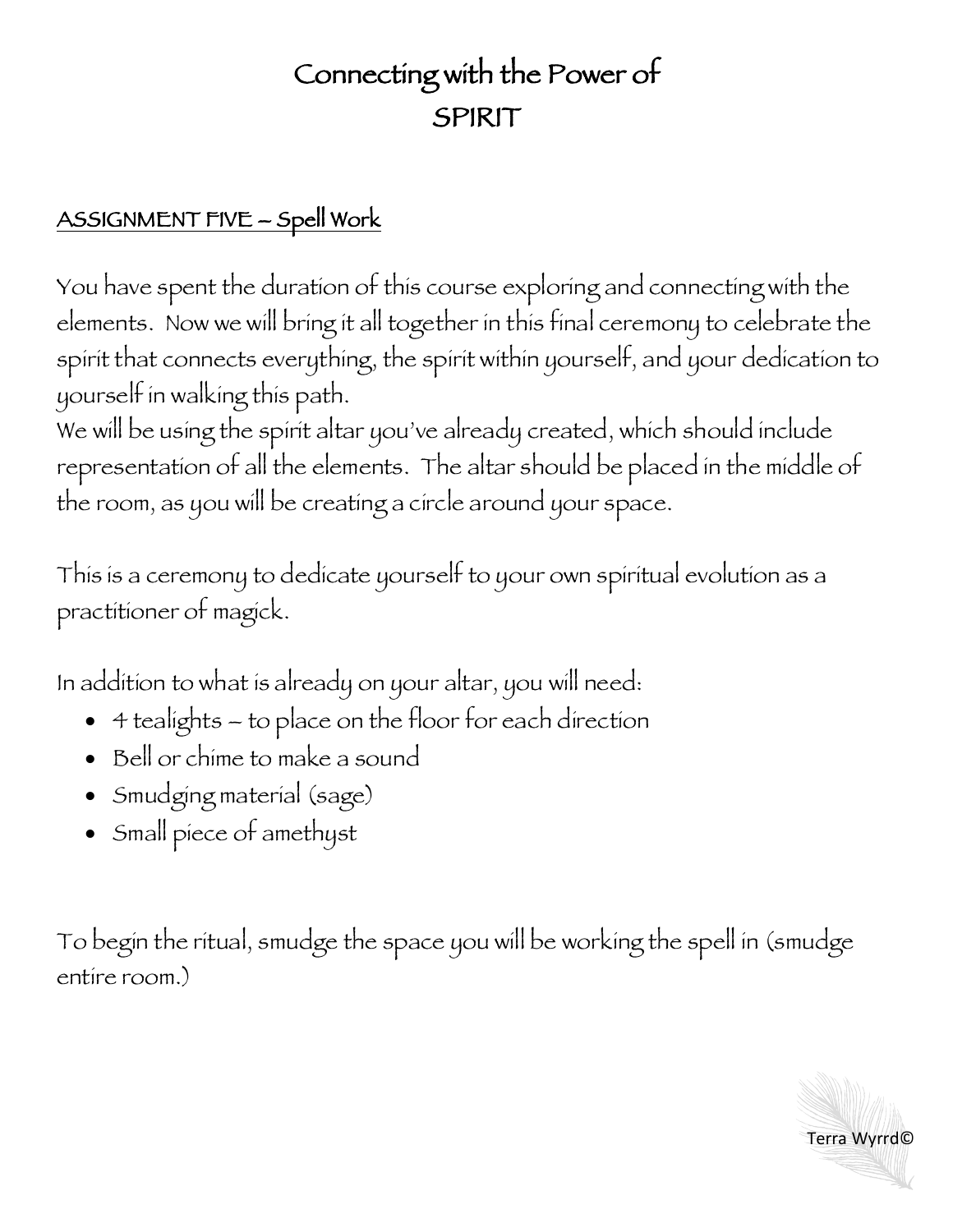Face East and light the tealight for that direction. Call out:

Spirits of the East Powers of Air Gusting, Breathing Elemental Ones Infuse me with clarity and inspiration Be with me now.

\*Ring Bell\*

Face South and light the tealight for that direction. Call out:

Spirits of the South Powers of Fire Flaring, Glowing Elemental Ones Infuse me with passion and life giving heat Be with me now.

\*Ring Bell\*

Face West and light the tealight for that direction. Call out:

Spirits of the West Powers of Water Flowing, Healing Elemental Ones Infuse me with nurturing vision Be with me now.

Terra Wyrrd©

\*Ring Bell\*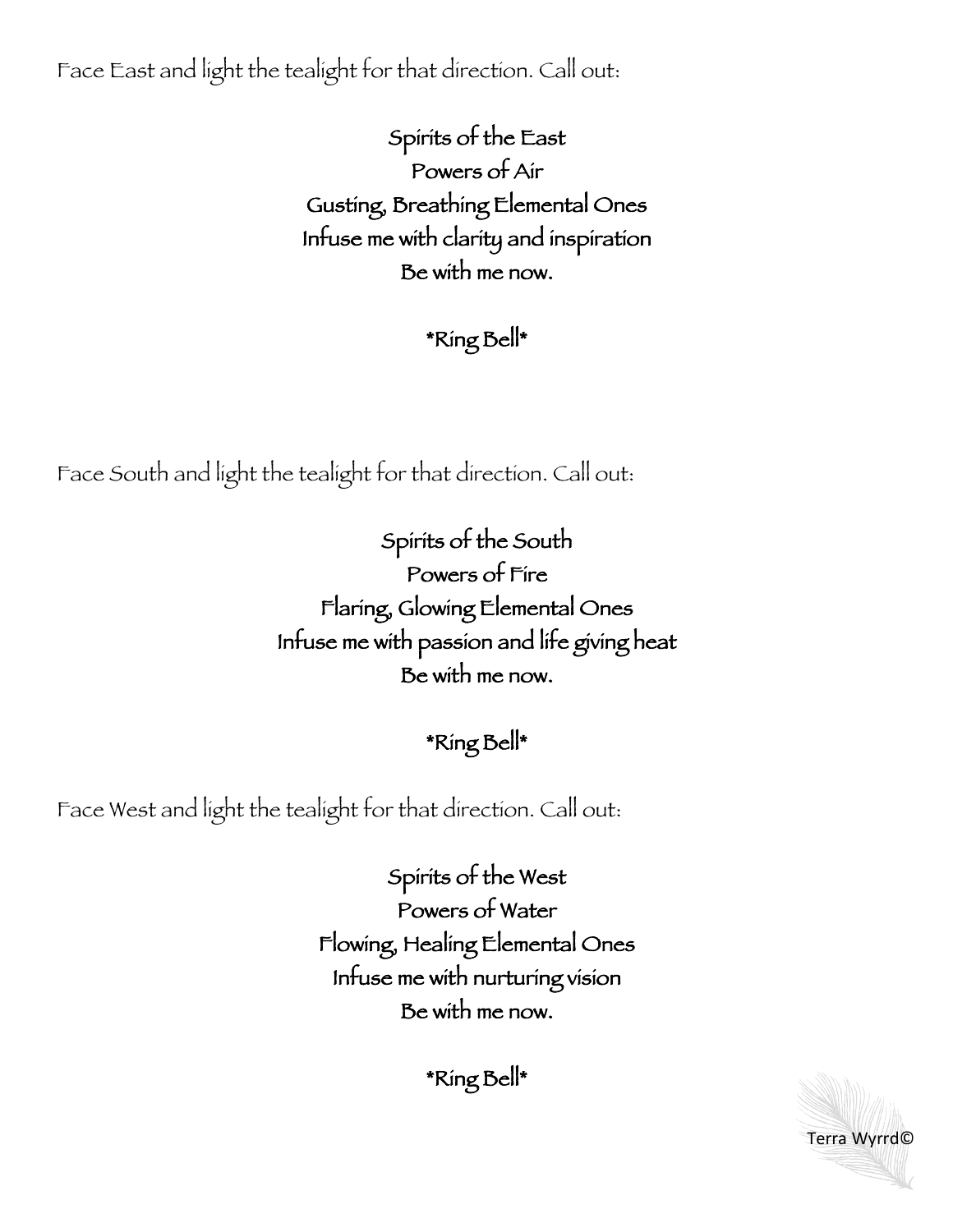Face North and light the tealight for that direction. Call out:

Spirits of the North Powers of Earth Grounding, Protective Elemental Ones Infuse me with your strength and power Be with me now.

## \*Ring Bell\*

Go to Altar in the Center and light your spirit candle. Raise your arms above you and call out:

> Powers of Spirt Found in all things Timeless Connector, weaver of the web Infuse me with your power and wisdom Be with me now.

> > \*Ring Bell\*

Pick up your amethyst and hold it to your third eye and say:

Loving Spirits, Loyal Companions Make my connection clear and true As I walk the witch's path Guide my magick in all I do

 $*$  Say  $5x's*$ 

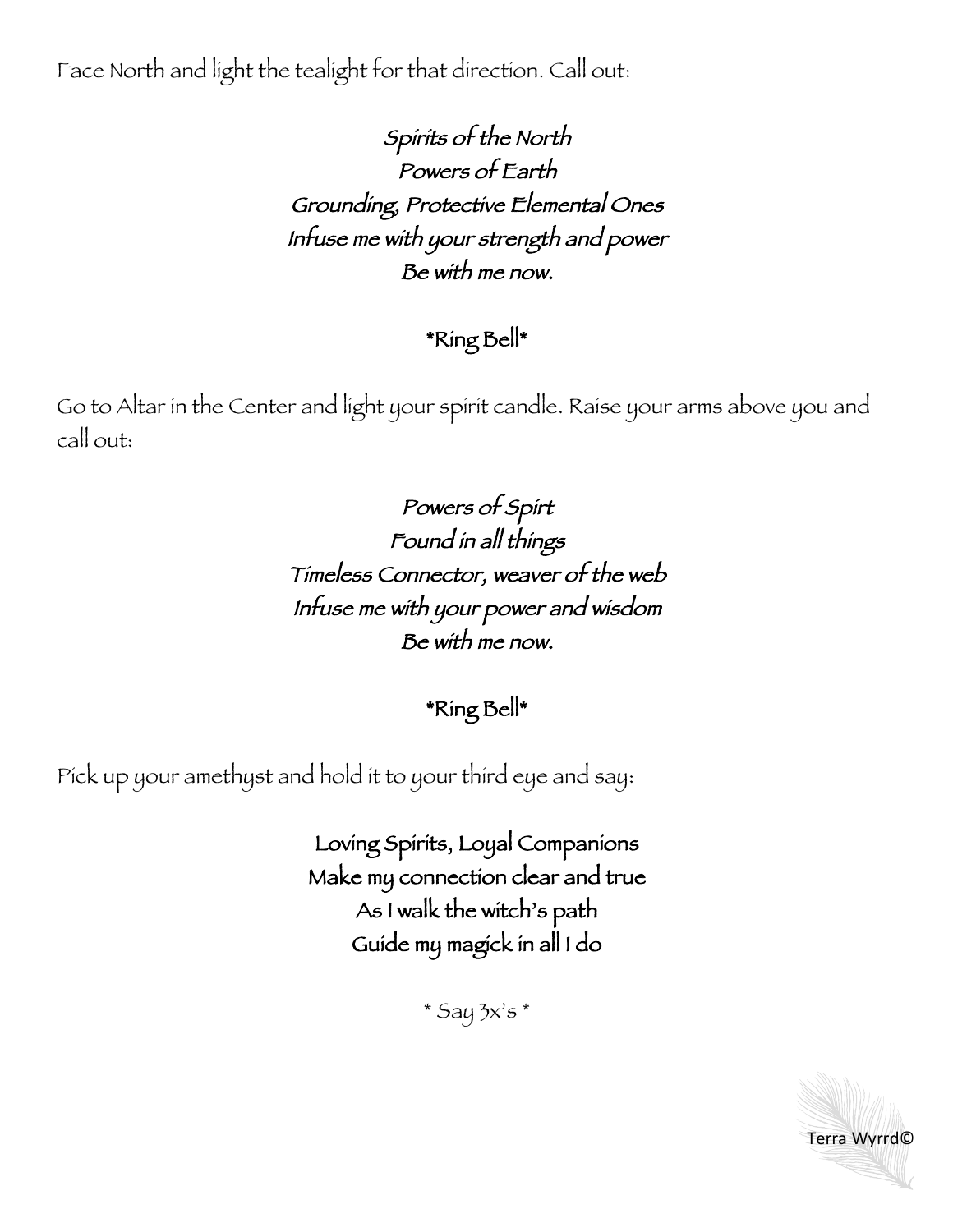Place your amethyst back on your altar and take some time to reflect on your journey with the elements. Connect with each element individually. When you feel fully charged, open and raise your hands (palms facing up) and begin reciting this dedication:

I am grateful for the blessings that have been bestowed upon me And the gifts and wishes granted. Air, fire, water, earth and spirit all reside within me I dedicate myself to walking the path of my truth May I walk with dignity and respect for all things. I come with my heart open wide, and my mind prepared To live authentically and wholly To honour my ancestors, not just of this life but of the lives I have lived in other bodies and other times. And to work in love with the natural magick that is inherent in my being. And so it is!

 $*$  Say  $5x's*$ 

Now it is time to close your ritual, by thanking the directions.

Face North:

Spirits of the North Powers of Earth I thank you for your assistance I bid you farewell.

\* snuff out candle \*